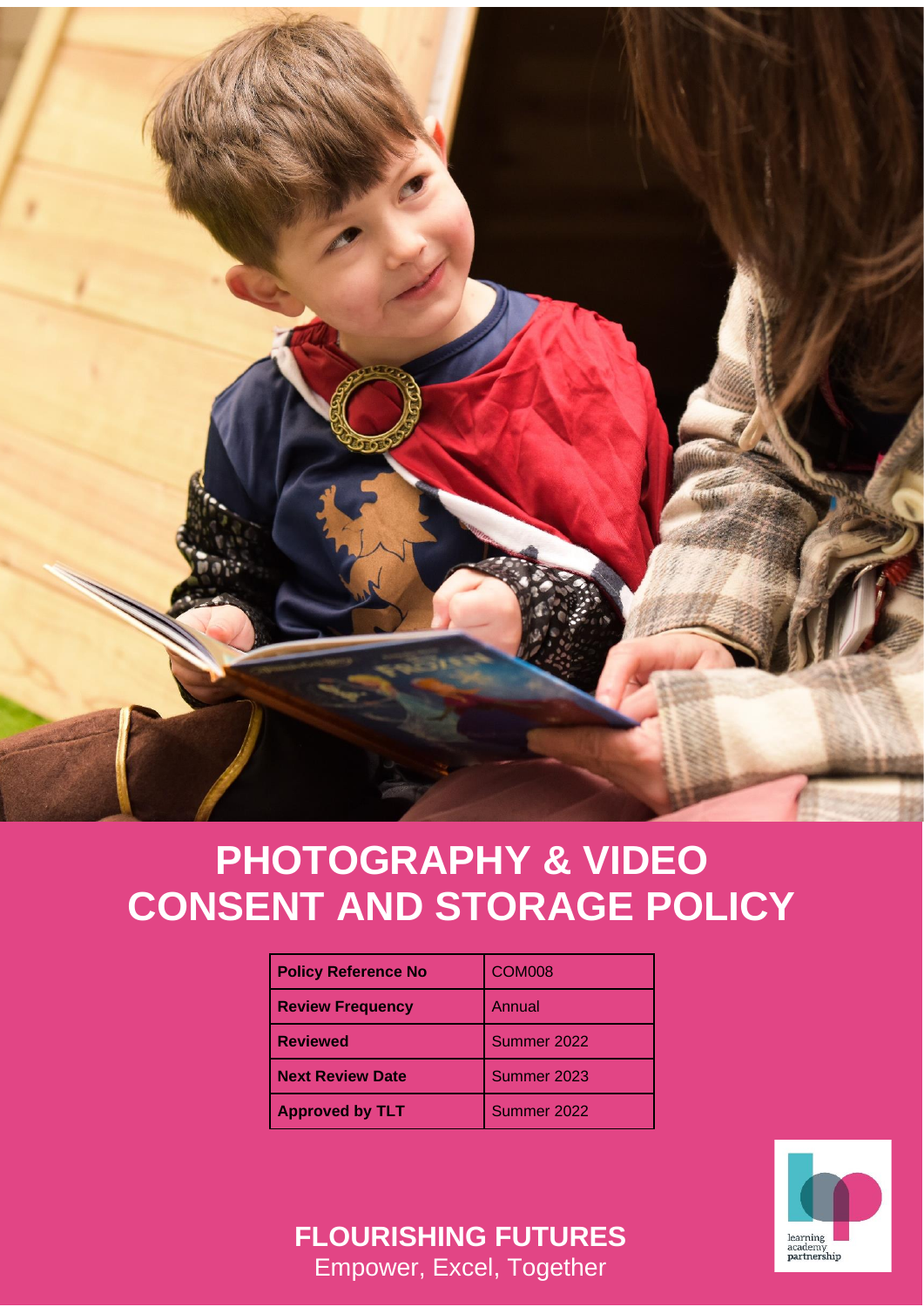# **Change Log**

| <b>Date</b> | <b>Changes to Policy</b>        |
|-------------|---------------------------------|
| Summer 2022 | Updated Appendix 1 consent form |

## Contents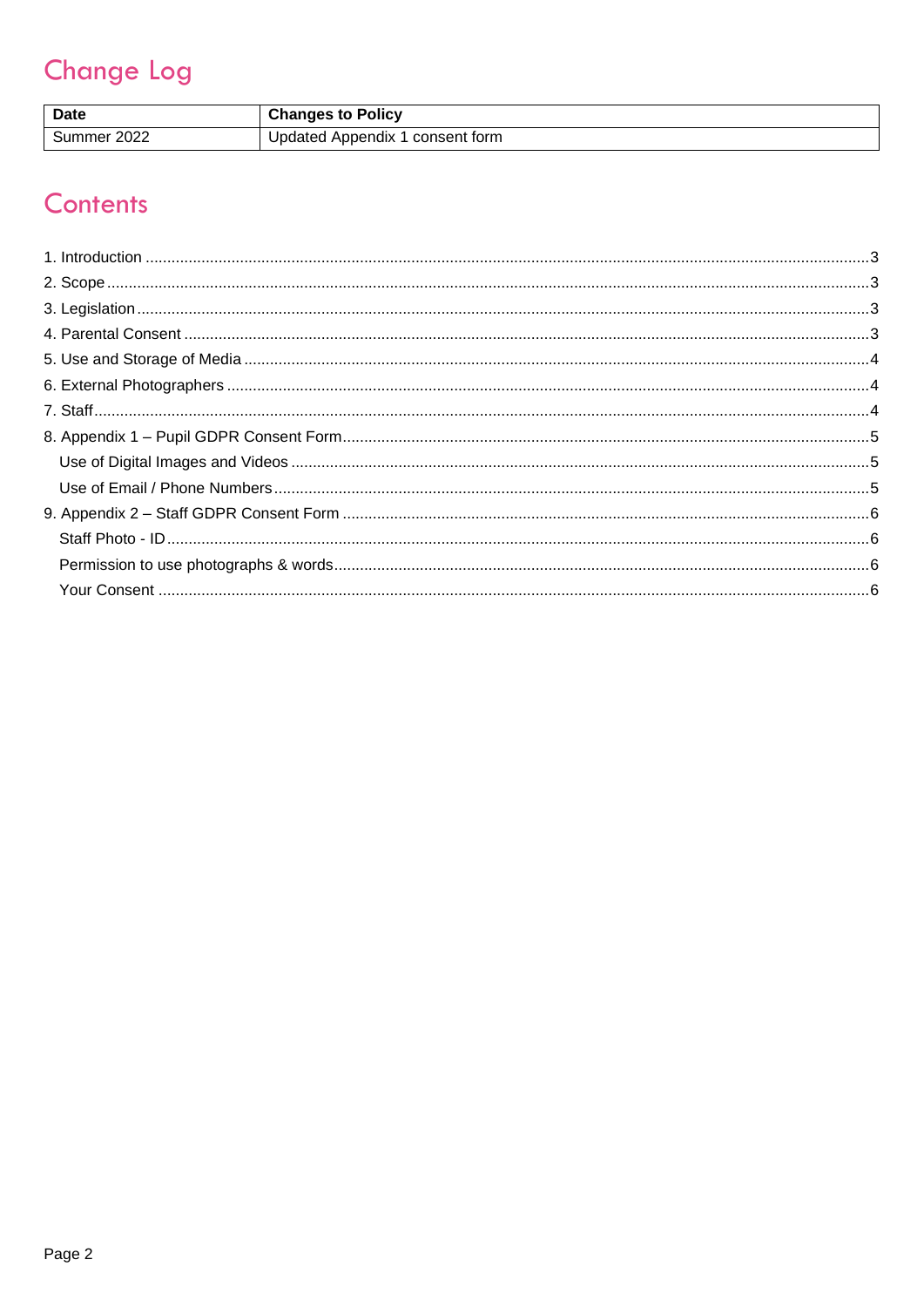### <span id="page-2-0"></span>1. Introduction

1.1 The Learning Academy Partnership (hereinafter the Trust) recognises that photographs and videos add colour, life and interest to resources within our schools and articles promoting our school and the Trust. This can include, but is not limited to, the following:

- Displays within our schools of the children's activities
- School websites, including the Trust and All Saints Teaching School
- Printed publications
	- o Prospectus
		- o Posters
		- o Flyers
		- o Newsletters
- Social Media
- Press and media
- Banners

1.2 The use of photographs and videos can increase the children's motivation, boost staff morale and help parents and the local community to identify and celebrate our achievements.

1.3 In order to respect children's and parents' rights of privacy and because of potential safeguarding and child protection issues, all photographs and videos must be used and stored in a responsible way.

1.4 The Trust is committed to safeguarding and promoting the welfare of children and expects all staff and volunteers to share in this commitment. This policy seeks to achieve a practical balance to secure the above.

#### <span id="page-2-1"></span>2. Scope

2.1 This policy is subject to, and should be read in conjunction with, the following Trust policies:

- Acceptable Use Agreement
- Code of Conduct
- **Complaints**
- Data Protection and Freedom of Information
- Safeguarding and Child Protection
- Social Media

2.2 This policy applies to:

- All staff
- All children
- All promotional materials

#### <span id="page-2-2"></span>3. Legislation

3.1 Under the terms of the UK General Data Protection Regulations 2018 images of children or staff must not be displayed in a public place without consent. This includes publications such as the school prospectus, website or areas in the school where visitors have access.

### <span id="page-2-3"></span>4. Parental Consent

4.1 The Trust has a Photo Consent form that must be completed by the parents for all children within our school upon admission (see Appendix 1).

4.2 Staff should always check the up-to-date list, held by the school administrators, before publishing photos anywhere to ensure parental consent.

4.3 Parents can request to amend/update this form at any time.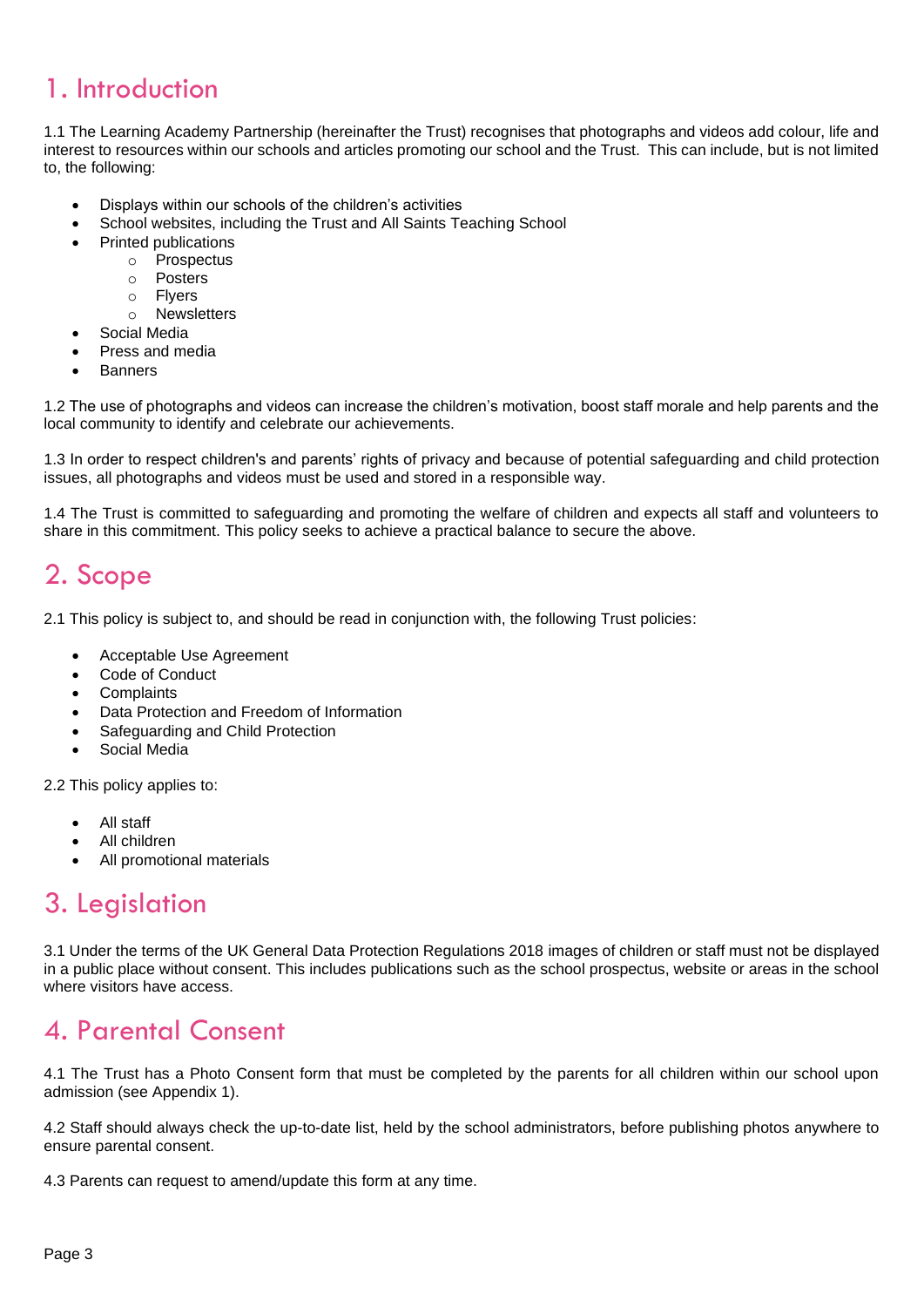### <span id="page-3-0"></span>5. Use and Storage of Media

5.1 Photographs and videos should be taken using Trust equipment only (cameras, iPhones, iPads, etc.). Staff should never use their own equipment to take photographs of the children.

5.2 Photographs and videos should not be stored on personal equipment, only on the Trust's secure servers/equipement.

5.3 Staff will only take and use photographs and videos of children in suitable dress to reduce the risk of potential misuse.

5.4 When a photograph is used a child will not be named, and vice versa. Occasionally names may be requested by local press to accompany a photograph. In these circumstances consent should be gained from the parents prior to publishing.

5.5 The Trust recognises that parents and family members may wish to record events, such as school plays, sports days, etc. to celebrate their child's achievements. Parents should be reminded that these records should remain private and for their own personal use and should not be shared on social media sites.

5.6 The Trust cannot be held responsible if parents allow their children to appear in publications relating to school activities or send photographs direct, without the Trust's knowledge.

5.7 The Trust may securely store and use photos of children for promotional purposes after a child has left a school, if the appropriate permission has been given.

### <span id="page-3-1"></span>6. External Photographers

6.1 Commercial and external photographers are invited into our schools on a regular basis to take official photographs of children, and these can often be purchased by parents. Such photographers will:

- 6.1.1 Sign in and wear identification at all times.
- 6.1.2 Never have unsupervised access to children.
- 6.1.3 Never solicit photo sessions outside the event or at a child's home.

#### <span id="page-3-2"></span>7. Staff

7.1 As part of our commitment to safeguarding and to ensure staff are easily identifiable, all our teachers and staff on Trust premises and taking part in Trust activities are required to wear a photo ID badge and be displayed on our Staff Photo Boards.

7.2 This processing is necessary for the contract we have with you as members of staff / trainees / volunteers / trustees / committee members.

7.3 Your photograph(s)/words may be used to promote the activities of the Trust and may appear in any of our promotional material in printed or electronic form including websites, in multimedia productions, course leaflets, prospectuses, social media or press releases. Please note that websites can be seen worldwide and not just in the UK where UK law applies.

7.4 The Trust has a Photo Consent form that must be completed by all members of staff / trainees / volunteers / trustees / committee members (see Appendix 2).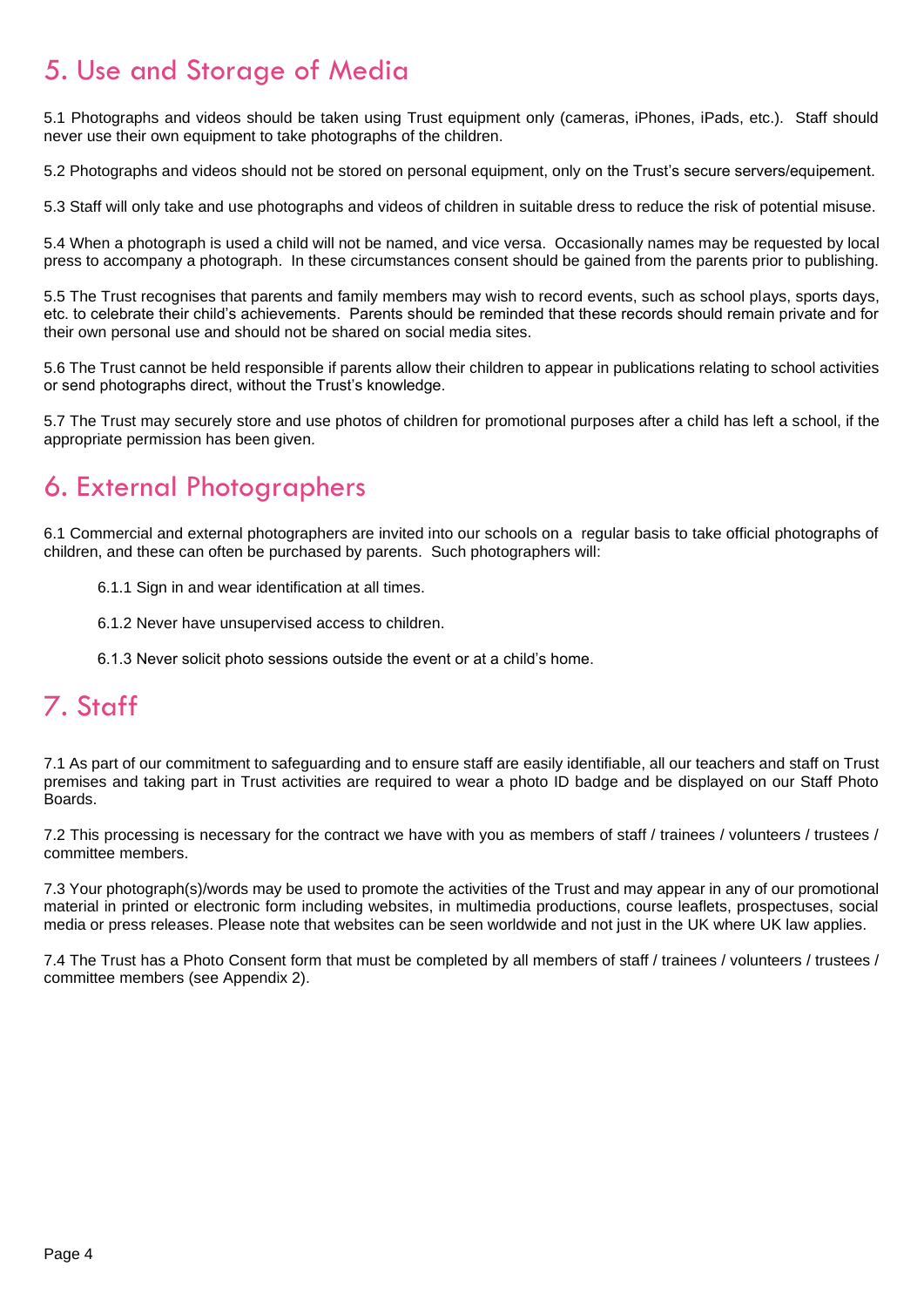### <span id="page-4-0"></span>8. Appendix 1 – Pupil GDPR Consent Form

To comply with Data Protection law (including the UK General Data Protection Regulation and associated legislation), we are required to obtain your consent to carry out certain activities within our School Trust, schools and nurseries.

#### <span id="page-4-1"></span>Use of Digital Images and Videos

We need your consent to enable photographs and videos to be used for the purposes set out below (please tick to confirm you give permission).

- Only images of children in suitable dress will be recorded and shared.
- Staff are not allowed to take photographs or videos on their personal equipment.
- When sharing photographs, we will not use the name of the child in the accompanying text or caption. If we use the child's name, we will not use their photograph to accompany the text. We will use only children's first names, rather than their full names (except in exceptional circumstances where we may provide the first initial of their surname to distinguish them).
- When sharing video recordings, we will not use the children's names within the video recording and will not use the children's full names in crediting of video recordings.
- If we would like your child's image linked to their name, we would contact you separately for permission (for example, if your child won a competition and wanted to be named in press/literature).

| I give permission for my child's <b>photographs</b> to be used on <b>internal displays</b> within the Trust and school                                                                                                                                                 |
|------------------------------------------------------------------------------------------------------------------------------------------------------------------------------------------------------------------------------------------------------------------------|
| I give permission for my child's <b>photographs</b> to be used in external printed publications<br>(including but not limited to newspaper/magazine articles and adverts, posters and banners)                                                                         |
| I give permission for my child's <b>photographs</b> to be used <b>online</b><br>I give permission for my child's videos to be used online<br>(including but not limited to the Trust and school websites, newsletters and online Learning Diary)                       |
| I give permission for my child's <b>photographs</b> to be used on our official social media sites<br>I give permission for my child's videos to be used on our official social media sites<br>(including but not limited to Facebook, Twitter, Instagram and LinkedIn) |

I give permission for my child's **photographs** to be used **once my child has left the school** I give permission for my child's **videos** to be used **once my child has left the school**

#### <span id="page-4-2"></span>Use of Email / Phone Numbers

We need your consent so that we may use your email address and/or mobile telephone number for the purpose set out below (please tick to confirm you give permission).

I give permission for my mobile telephone number and email address to be used for **contact and reminders** from the school and to keep me informed of events on behalf of the school and PTFA

**Consent will be deemed to be valid unless and until your child leaves the school or we receive notification that the consent has changed.** You are free to withdraw your consent at any time by contacting the school office.

**Please note** it may take up to 12 months to remove your child's images from our websites, displays, etc., however it may not be possible to remove them from publications already in circulation (i.e. local press and social media).

| Child's Name           |  |
|------------------------|--|
| School/Setting         |  |
| Parent/Carer Signature |  |
| Date                   |  |

If you have any other questions, please get in touch with the school office.